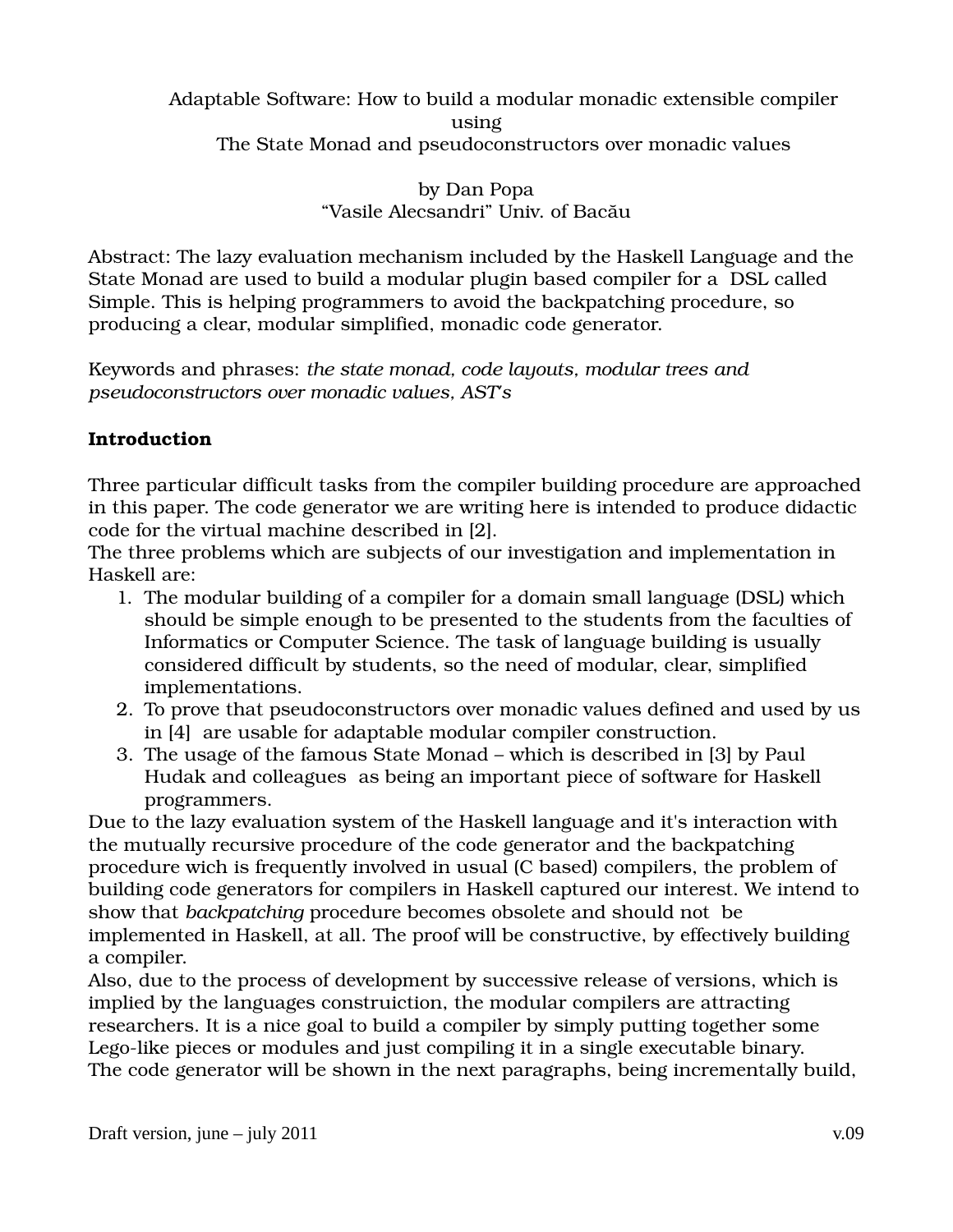and, we have to say, in a manner inspired by the book [2]. The code generator is suitable to be used in the backend of The Simple Language, or other imperative languages.

# **Prerequisite**

The reader should be familiar with the Simple's Code Generator from [2] (Chap.7) and the idea of backpatching one of the challenges being to avoid the writing of the backpatch procedure by using the graph-reduction mechanism in Haskell. It will demonstrate the posibilities of the lazy-evaluation mechanism of the Haskell implementation. As a result, the adresses wich are usually backpatched will be computed *by need* and at the right moment, by the Haskell program.

Also, the reader should be familiar with the assembly languages as those one produced by this pretty-printing function (quoted below).

The pretty printing procedure we are using here is accepting a term having the form of wto embraced pairs: ( (a,l), b) , where a is the length of the code, l is the list of instructions and b is the base address in the code segment.

The pretty-printing function used by us is:

---- PRETTY PRINTER ---prettyprint ((a,l),b)  $=$  "\n" ++ "Length of the code:" ++ show a  $+$  myprintl 0 l  $-$  0, as base address can be replaced by b

The myprint function is used to print the list of instructions, and is having the following definition.

```
myprintl nr [] 
 = "\n\pi" + show nr
myprintl nr ((Instr a b) : l) 
 = "\n" ++ show nr ++ "\t" ++
   a + show b + myprintl (nr+1) l
```
It is using a basic (tail) recursion pattern to increment and transmitt the current address, noted as *nr*. As a result, such printing procedure will produce listings like the following (example).

 $\left\{--\right.\right.$  \*MCOMP> mainA0

Length of the code:9

- 0 LD\_INT 10
- 1 LD\_INT 20
- 2 GT 0
- 3 JZ 7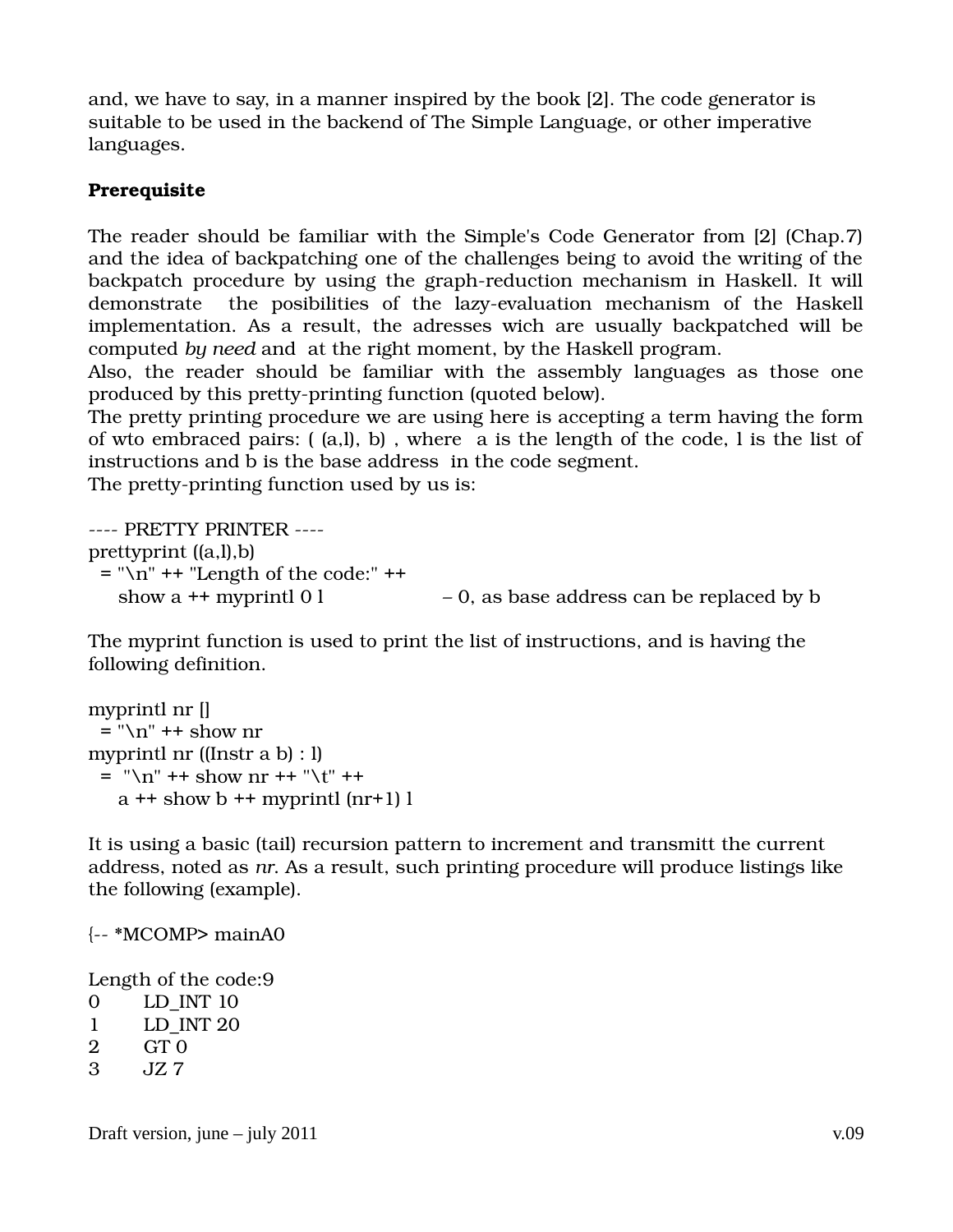```
4 LD_INT 45 
5 STORE 120 
6 JP 9 
7 LD_INT 50 
8 STORE 120 
9*MCOMP> 
\{-1\}
```
The instructions (mnemonics and operands) of the assembly language used here are described, are implemented using a Haskell *data declaration*:

```
----- INSTRUCTIONS ----
data  Instr a = Instr String a 
                                          deriving (Show,Read,Eq)
```
Each one of the elements of this type is having a name (for example "LD\_INT") and an argument, a. The type of a is left free. The instructions can be shown, read and compared for equality.

#### **The first monad we had used**

The pseudoconstructors over monadic values introduced by us in [4] and used in [5]. They was defined to work with any monad, but due to the need of storing the current address as a state, we begun by using *the state monad* as presented in [3], (section 9.3.) having Int as the type of the states. The addresses in the machine code segment are, as usually, short integers, Int is, consequently, a good choice. So we had defined:

type  $S = Int$ 

and had included the state monad by defining the state-capsules of state transformations as in:

---- THE STATE MONAD ---data  $SM$  a = SM (S -> (a,S))

The SM datatype defined above is declared as instance of the state monad being supplied the common operators as in section 9.3 of [3] .

```
instance Monad SM where 
 SM c1 \ge = fc2 = SM (\st0 -> let (r,st1) = c1 st0
                     SM c2 = fc2 rin c2 st1)return k = SM (\st -> (k,st))
```
Also, some basic monadic actions was defined: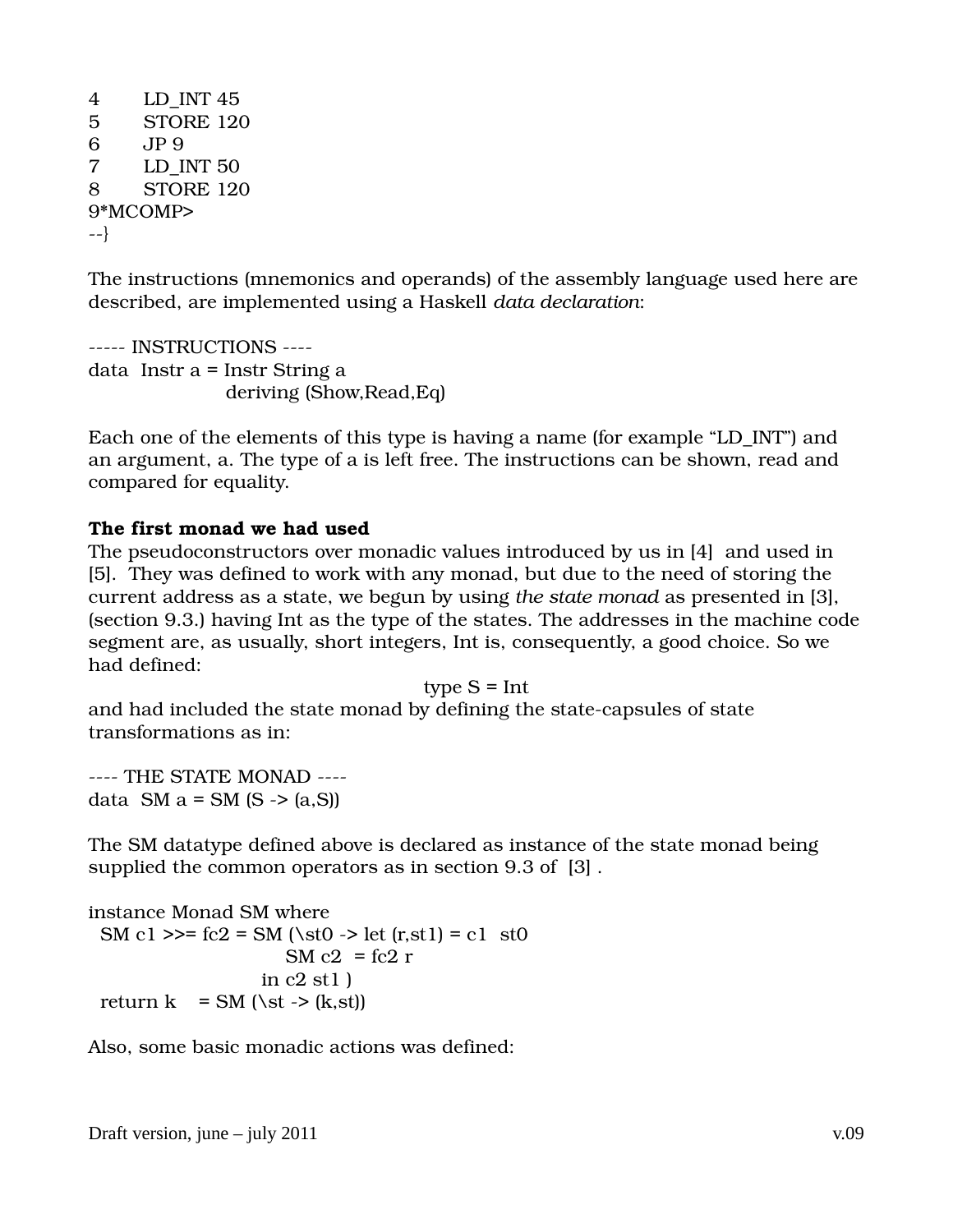readSM :: SM S readSM = SM  $(Ns \rightarrow (s,s))$ The above readSM action reads the current address from the state monad.

updateSM ::  $(S \rightarrow S) \rightarrow SM S$ updateSM  $f = SM$  (\s -> (s, f s))

Despite the recommendation of updating the state we had widely used a WriteSM action which – inside the monadic capsule is acting as identity on it's first operand.

write  $SM :: S \rightarrow SM S$ writeSM  $a = SM$  (\s -> (s,a)) allocSM  $:: S \rightarrow SM S$ allocSM l = SM (\s -> (s, s+l))

runSM ::  $S \rightarrow SM$  a  $\rightarrow$  (a,S) runSM s0 (SM  $c$ ) =  $c$  s0

The runSM function is used, as usually, to trigger the computation in the state monad.

#### **The compiler**

As a consequence of the separation of the three components (or sets of components):

- the (state) monad
- the pretty printer
- and, last but not least, the *modular monadic entrypointless compilation rules* we had defined,

the whole compiler can now be written in a single,short, line:

compile :: (Show t, Show t1) => SM (t, [Instr t1]) -> IO () compile arb =  $putStr$ . prettyprint  $$ runSM 0000$  arb *arb* being the modular monadic syntax tree, built using *pseudoconstructors over monadic values,* instead of regular data constructors

Some practical remarks:

The 0000 used above is the start address of the compilation process, so being the first address where the code will be generated. Of course, it can be changed or added as parameter of the compiler itself. Let's see how the compilation works and how the modular monadic entry-pointless compilation rules of compilation was defined.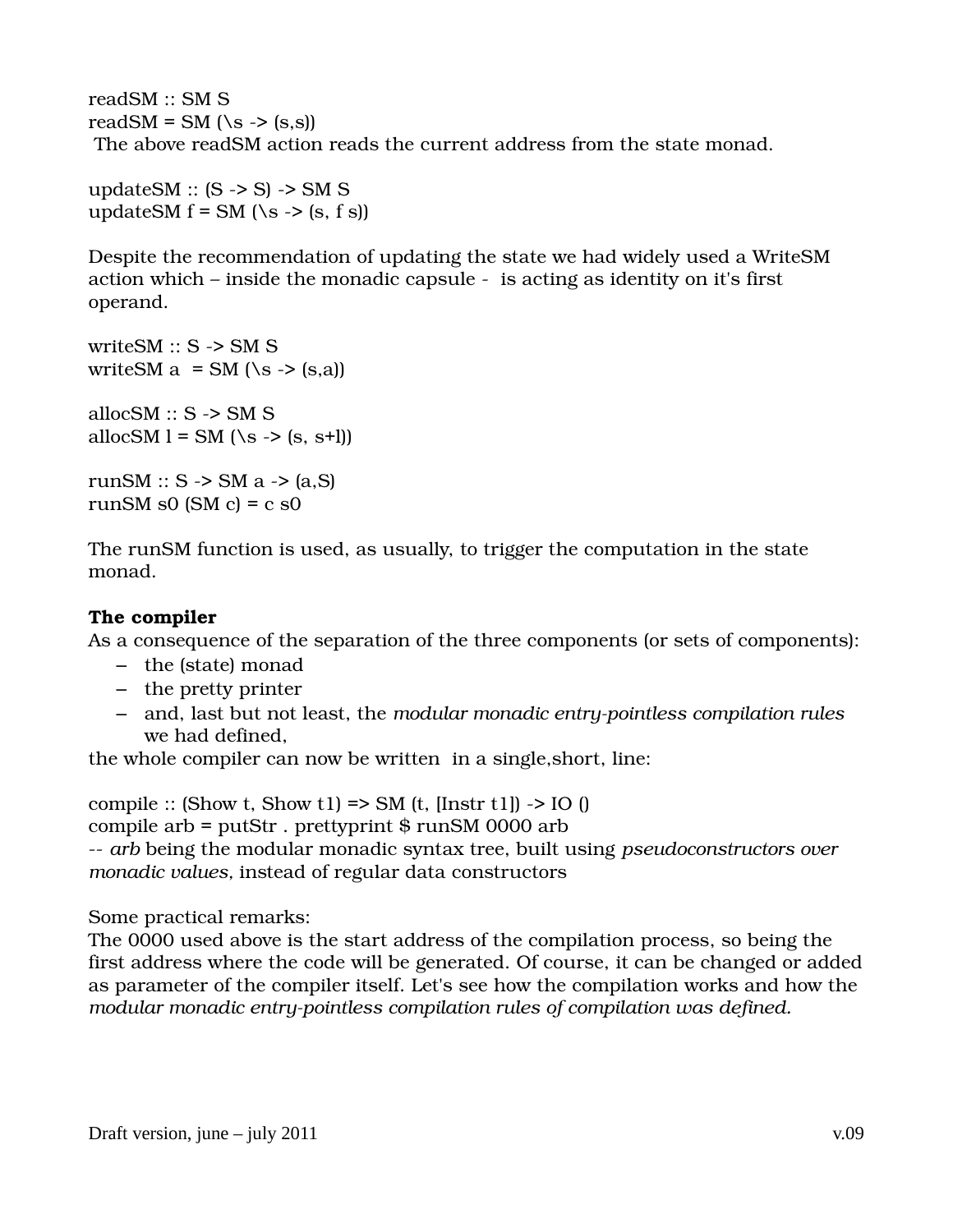### **Constant's compilation**

Compiling the constants has the simple effect of emitting a "LD\_INT" code followed by the value of the constant. So the module of the compiler is:

```
constant nr 
 = do { a0 \leq readSM:
                let a1 = a0 + 1          in do { 
                                          writeSM a1; 
                                  return (1, [Instr "LD_INT " nr] ) 
                 } 
        }
```
The current (free) address is recovered from the state and incremented as a result of code generation, then, stored back in the state of the monad. As a result we can define a main IO action as:

```
mainA1 = compile (constant 10)
```

```
Running the program is producing he following output:
*MCOMP> mainA1 
Length of the code:1 
0 LD_INT 10 
1
*MCOMP>
```
#### **Variable's compilation**

The compilation of the variables needs to use a symbol table, a mechanism able of identifying the location of each variable in the heap or the data segment. For our example, the following (dummy) function will be enough,

symtable  $x = 000 + \text{ord } x$ 

because we intend to use 1 letter identifiers for variables and generate a short code, for tests only. For a long code, the 000 should be replaced by the base address in the used data-segment. The reader should feel free to change the code, here. Receiving the address of a variable from the symtable function, the compilation of a variable – as it is used in expressions – is modularly described as: variable s

 $=$  do {  $a0 \leq$  readSM; let  $a1 = a0 + 1$ adr = symtable (s)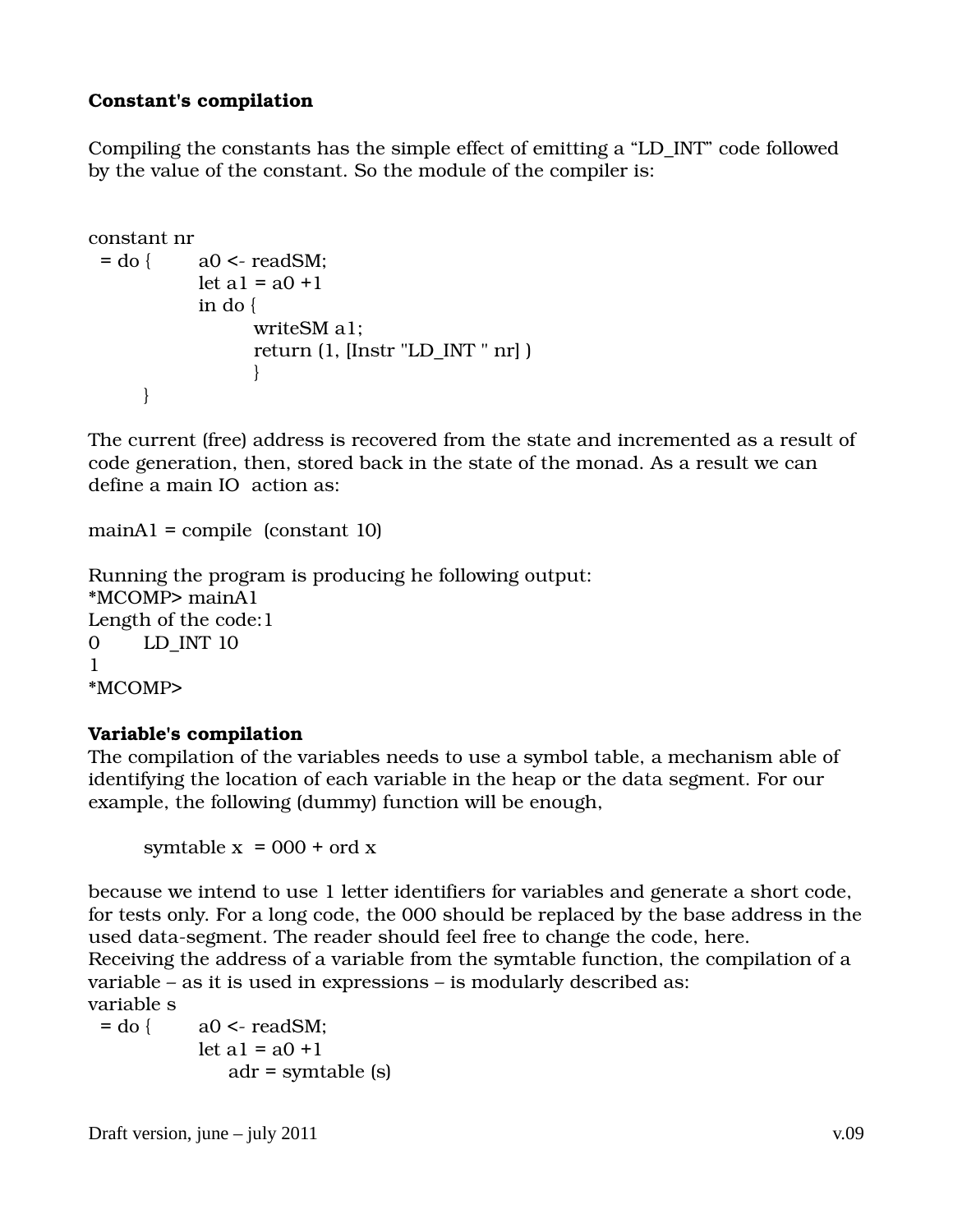```
          in do { 
                                                writeSM a1; 
                                        return (1, [Instr "LD_VAR " adr] ) 
                 }
                  }
```
So, running this simple action:  $mainB1 = compile (variable 'a')$ we have got this output:

MCOMP> mainB1 Length of the code:1 0 LD\_VAR 97 1

The code of the character will modify the offset of the variable in the data segment: mainB2 = compile  $\varphi$  (variable 'A')

Running this action in the IO monad we have got:

MCOMP> mainB2 Length of the code:1 0 LD\_VAR 65 1

#### **Data declarations**

If the declarations are compiled in the manner used in [2][Anthony A Aabey Compiler Construction Using Flex and Bison] and the code produced by a high level declaration is just a "DATA" instruction followed by the number of variables to be allocated on the stack. Then, in this case, the following module is usable:

Compiling declarations

 $-$  nr  $-$  the number of successive mono-typed variables

-- being n variables n locations are allocated, counting from 0 to n-1

```
datas n
```

```
= do { a0 \leq readSM;
                 let a1 = a0 + 1arg = n - 1          in do { 
                                            writeSM a1; 
                                    return (1, [Instr "DATA" arg] )   
                 } 
                 }
```
For example, the action of compiling the declarations of ten identical variables will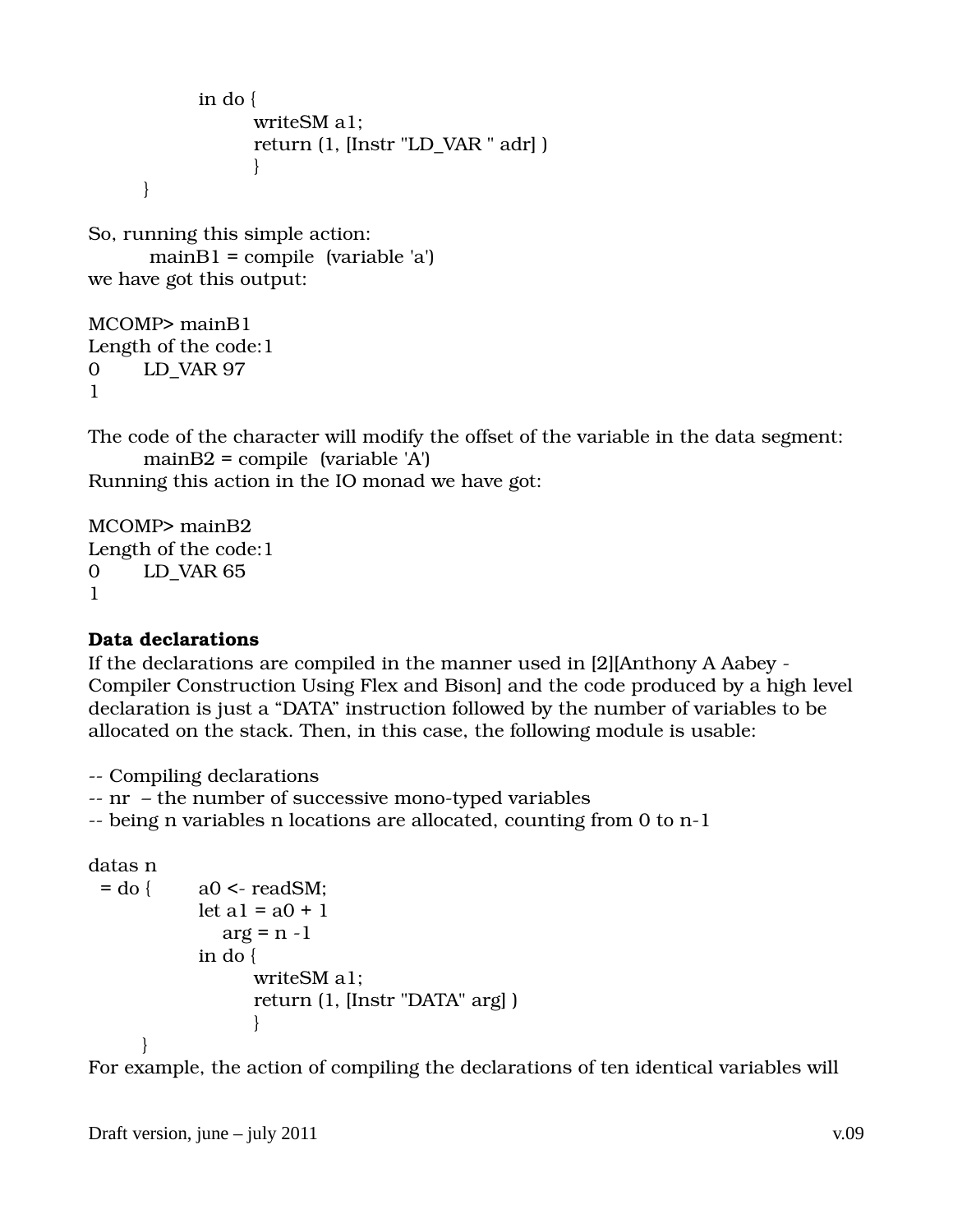be compiled as seen below:

```
mainC1= compile (data 10)Length of the code:1 
0 DATA 9 
1
MCOMP>
```
Remark: our dummy *symtable* function is correlated with the use of an amount of space, which is reserved for all possible variables, not only for few. Of course, this module can be replaced with an other one, if needed.

# **Compiling skip**

Inspiring by the previous rule, we can compile *skip* by producing no code at all. In this case the first attempt is:

```
 Compiling skip according with the previous model
skip ::  SM (Int,[Instr Int]) 
skip 
 = do { a0 \leq readSM;
              let a1 = a0 + 0 -- conforming with the template
                        in do { 
                                        writeSM a1; 
                                return (0, [] ) 
                 } 
               }
```
This code, which is matching the previous template, can be simplified till we get:

```
skip ::  SM (Int,[Instr Int]) 
skip = return (0, [])
```
Defining the action of compiling skip, a 0 length code is produced by running:  $mainD1 = compile skip$ 

Length of the code:0 0

Remark: The type signature SM (Int,[Instr Int]) is required by the empty list, because it's type can not be computed by the type system.

# **Compiling I/O statements: the read command**

In [2][Anthony A Aabey - Compiler Construction Using Flex and Bison], the reads are treated in a simplified manner based on the idea that the virtual machine is including a special instruction, a special mnemonic, usable for the read of a single variable. So is simple to generate the code when reading a variable is needed: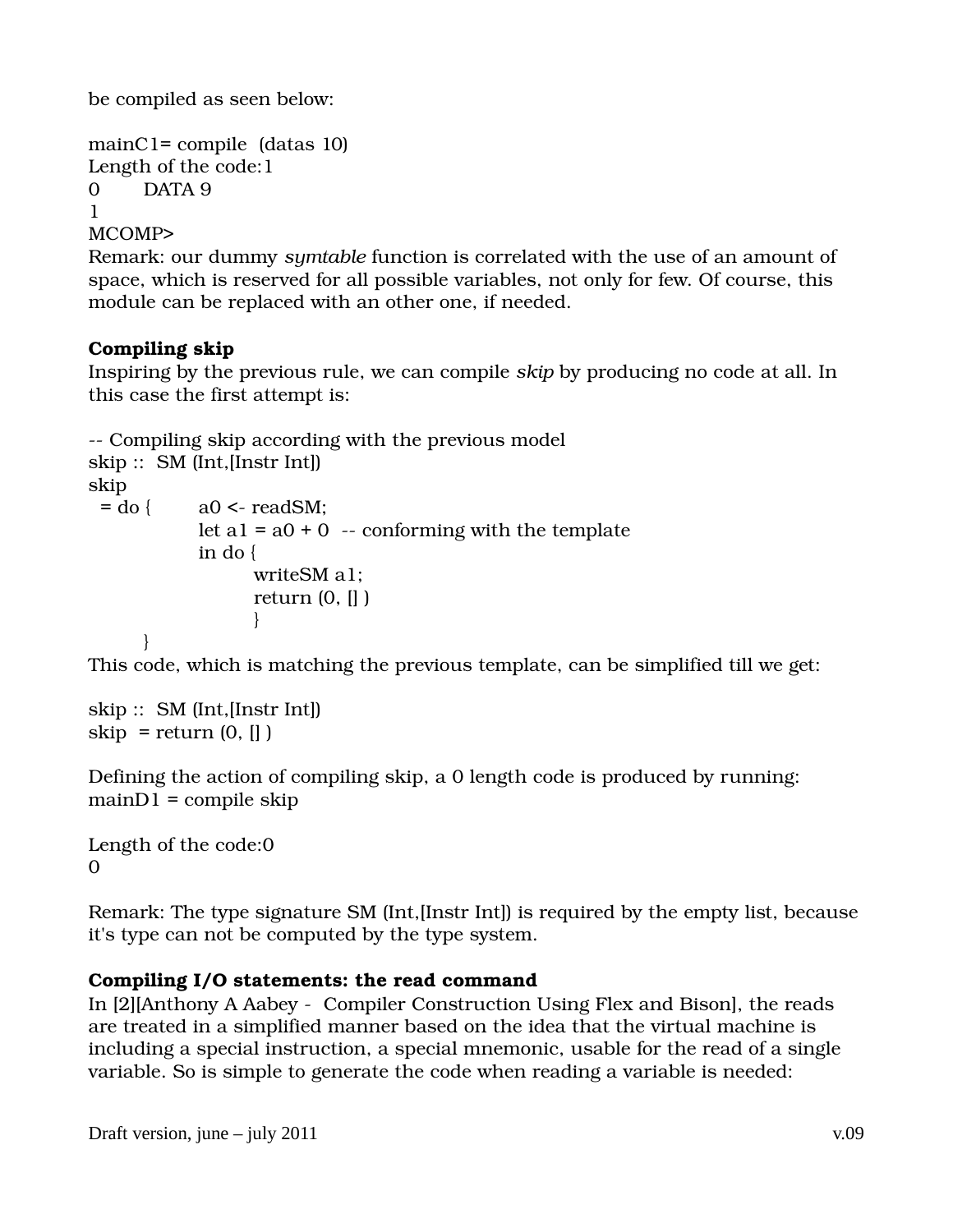Compiling I/O operations: the read statement

note that read is just used, so we will note our module as "readv"

```
readv s                         because the word "read" is in use 
 = do { a0 \leq readSM:
              let a1 = a0 + 1              adr = symtable (s)   
                        in do { 
                                       writeSM a1; 
                               return (1, [Instr "IN_INT " adr] ) 
                 } 
               } 
Now it's time to define the I/O action which prints the result of a read's compilation:
        mainD2 = compile (ready 'x')Compiling it, the output is:
Length of the code:1 
0 IN INT 120
1 
*MCOMP>
```
# **Compiling I/O statements: the write <exp> command**

According to [2] compiling a write means to compile the expression which is following the write and adding a special instruction of the virtual machine. This is because of the presence of such an instruction, "OUT\_INT" in the description of the virtual machine used there. In practice, different sort of codes or calls to the API of the operating system should be generated instead of this single instruction. (Note the unused operand, 0.) The module of the compiler will be:

 Compiling writings looks close to the compilation of assignments write exp

```
= do { a0 <-readSM;
              (11, \text{cod } 1) \leq \text{exp};let a1 = a0 + 11a2 = a1 + 1          in do {writeSM a2; 
                      return (11 + 1, \text{concat} \quad [cod1,[Instr "OUT INT " 0] ]                } 
                }
```
After defining an action which compile a write and prints the result, mainE1 =compile (write (variable 'x'))

```
we have got this output:
```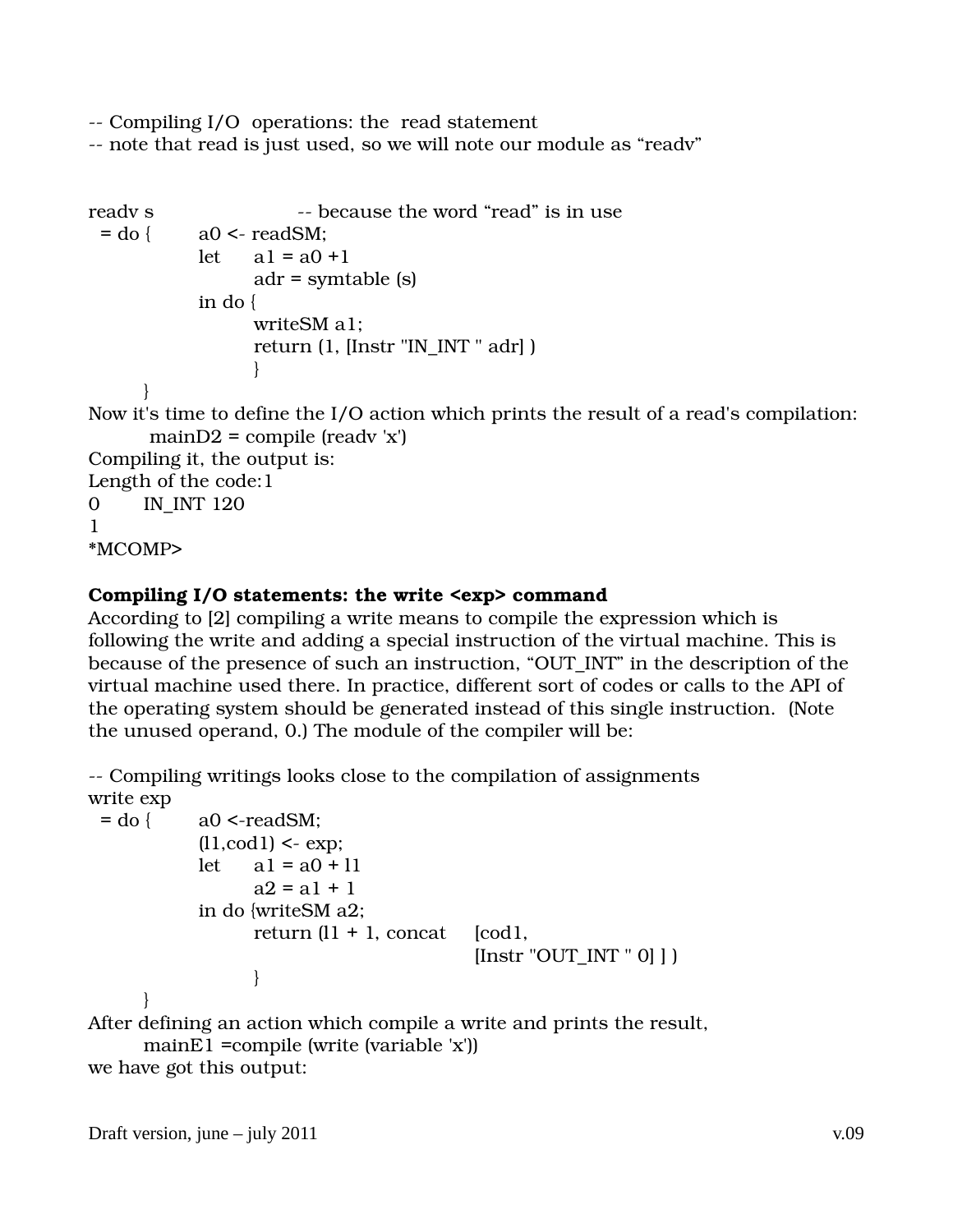Length of the code:2

```
0 LD_VAR 120 
1 OUT_INT 0 
\mathfrak{D}
```
 Anticipating a bit, after the definition of the compilers modules which are responsible of arithmetic operations we can define:

mainE2 = compile (write (plus (constant  $10$ ) (constant  $20$ ))) And get this output: \*MCOMP> mainE2

Length of the code:4

```
0 LD_INT 10 
1 LD_INT 20 
2 ADD 0 
3 OUT INT 0
4
```
# **Assignment's compilation**

In [2] the layout of the code being generated when an assignment is compiled is composed by the code of the expression from the left side of the assignment followed by an instruction which is executed in order to store the result from the main (Accumulator) register. This last instruction is having the storage address (which is the location of the variable) as operand. The address of the variable is provided – in this case – by the *symtable* function. The module of the compiler is:

```
 Compiling assignments
attr s exp 
 = do { a0 <-readSM;
                  (l1, \text{cod }l) \leq \text{exp};let \quad a1 = a0 + 11a2 = a1 + 1                adr = symtable s 
                           in do {writeSM a2; 
                           return (11 + 1, \text{concat} \quad [cod1,                                          [Instr "STORE " adr] ] )    
                }
                  }
```
In order to use more elaborate expressions, binary (see the Anexa) and unary operators have to be used. For example, compiling the addition of two expressions means to compile the first one, then, compile the second one. After both codes, a supplementary instruction is added: ADD, which is the addition made by the virtual machine. Here is the addition's module of the compiler: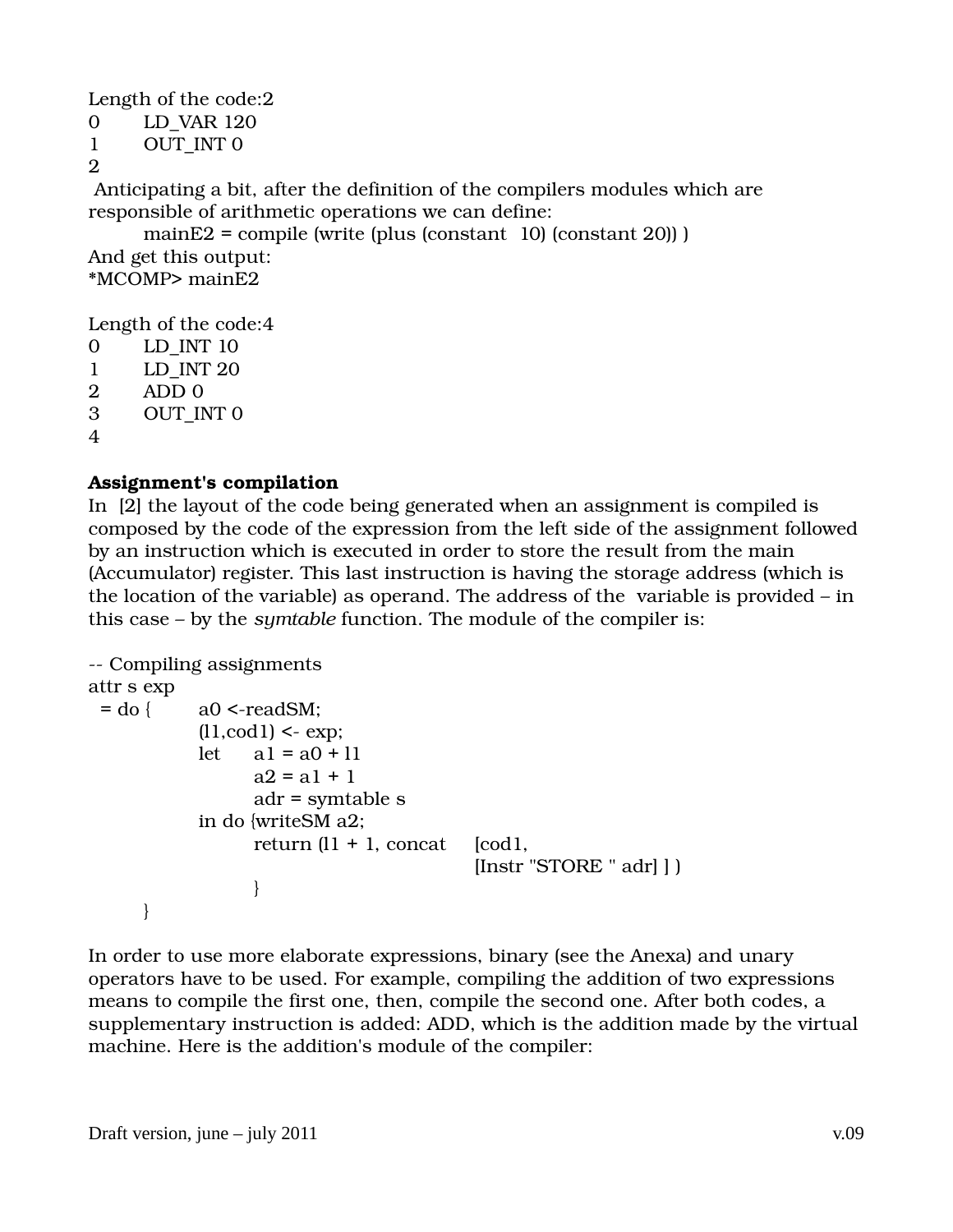```
-- compilarea sumelor
plus exp1 exp2 
 = do { a0 <-readSM;
               (11, \text{cod } 1) < \text{exp } 1;
                         writeSM (a0+l1); 
               (12, \text{cod2}) < \text{exp2};let a3 = a0 + 11 + 12 + 1          in do {writeSM a3; 
                                          return (l1+l2+1, concat  [cod1, 
cod2,
                                                                                                  [Instr "ADD " 0 ] ] ) 
                } 
                }
```
Now we can define an action like:

mainAS = compile (attr 'x' (plus (variable 'x') (constant 1))) And we get the following code as result of the compilation.

Length of the code:4

| $\Omega$                    | LD VAR 120 | $-$ - get the value of the variable   |
|-----------------------------|------------|---------------------------------------|
| $\mathbf{1}$                | LD INT 1   | $-$ – the constant; 1                 |
| $\mathcal{D}_{\mathcal{L}}$ | ADD 0      | $-$ - compute $x + 1$                 |
| $\mathcal{B}$               | STORE 120  | $-$ - store it at the location of 'x' |
| $\overline{A}$              |            |                                       |

#### \*MCOMP>

By adding all binary operators, module by module, the compiler becomes able to compile complex expressions. (Of course, in the hypothesis that the parser will provide the correct tree for the expression, as a result of syntax analysis.)

#### **Compiling alternatives / conditionals**

Compiling the *if* command is probably made by the largest module of the compiler. (Maybe the try - catch – throw module could be bigger.) The compilation of a regular if … then … else … command will produce a piece of code composed by three little sequences (one for the expression, two for the branches) and two jumps. In order to assure the correct base address for the code generation process made by the three imbricated uses of other three modules of the compiler, the new base address for each code should be computed and stored in the state monad every time before the start of each generator. (See before each writeSM action.)

```
iif  cond s1 s2  
 = do{a0 \le-readSM;
       (11, \text{cod1}) < \text{cond};writeSM (a0+11+1);
       (12, \text{cod2}) < s1;writeSM (a0 + 11 + 1 + 12 + 1);
```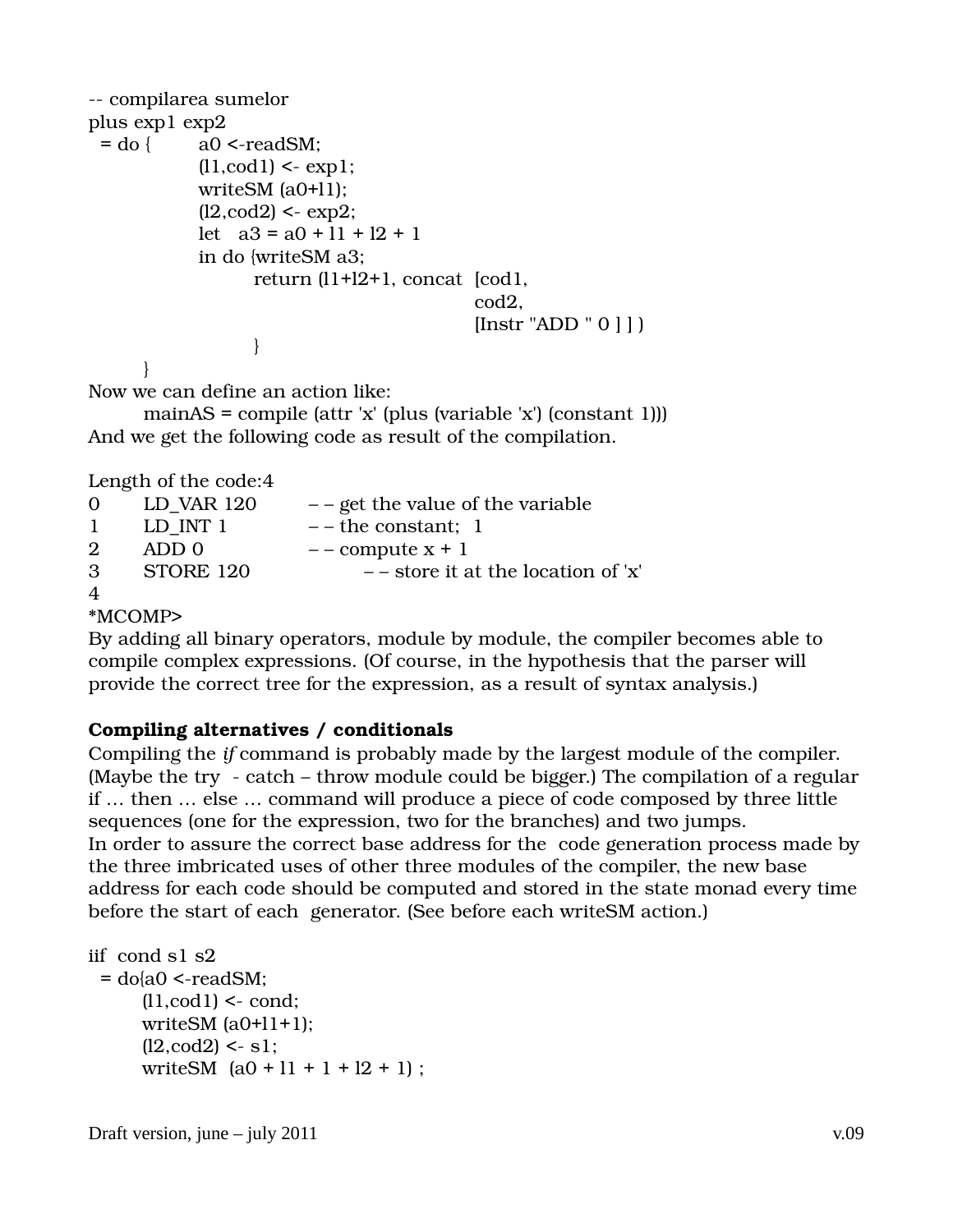```
(13, \text{cod3}) < s2;writeSM (a0 + 11 + 1 + 12 + 1 + 13);
         return (l1+1+l2+1+l3 , concat [cod1, 
                                             [Insert "JZ " (a0 + 11 + 1 + 12 + 1) ],                                         cod2, 
                                             [Instr "JP " (a0 + 11 + 1 + 12 + 1 + 13)],
                                             cod3 ] ) 
        }
```
Notations: l1,l2,l3 are the lengths of the three sequences of code. The following expressions are computing the base address for each sequence of code:

 $(a0+11+1)$  ;  $(a0 + 11 + 1 + 12 + 1);$  $(a0 + 11 + 1 + 12 + 1 + 13);$ 

This is particularly important if the sequences are containing conditionals or loops, because the destination addresses appearing in that code should be correctly computed.

Just as a little demonstration,in the beginning, let's compile a simple if, without interior loops or conditionals:

 $mainI1 =$ compile (iif (gt (constant 10) (constant 20)) (attr 'x' (constant 45)) (attr 'x' (constant 50)) )

which is the syntax tree of a funny statement like: if  $(10 > 20)$  then x:=45 else x:=50.

Length of the code:9

| 0           | LD INT 10        |  |  |
|-------------|------------------|--|--|
| $\mathbf 1$ | LD INT 20        |  |  |
| 2           | GT <sub>0</sub>  |  |  |
| 3           | JZ 7             |  |  |
| 4           | LD INT 45        |  |  |
| 5           | STORE 120        |  |  |
| 6           | JP 9             |  |  |
| 7           | LD INT 50        |  |  |
| 8           | <b>STORE 120</b> |  |  |
| q           |                  |  |  |
|             |                  |  |  |

\*MCOMP>

Remark: This is unoptimized code, being produced by an unoptimized abstract syntax three, as the above. But it is not the task of the code generator to optimize such trees. A closed to the reality example may be:

mainI3 = compile (iif (gt (variable  $x$ )(constant 0)) (attr 'x' (constant 1))  $(attr'x' (constant 2))$ This AST is reprezenting a statement like: if  $(x>0)$  then  $x:=1$  else  $x:=2$ \*MCOMP> mainI3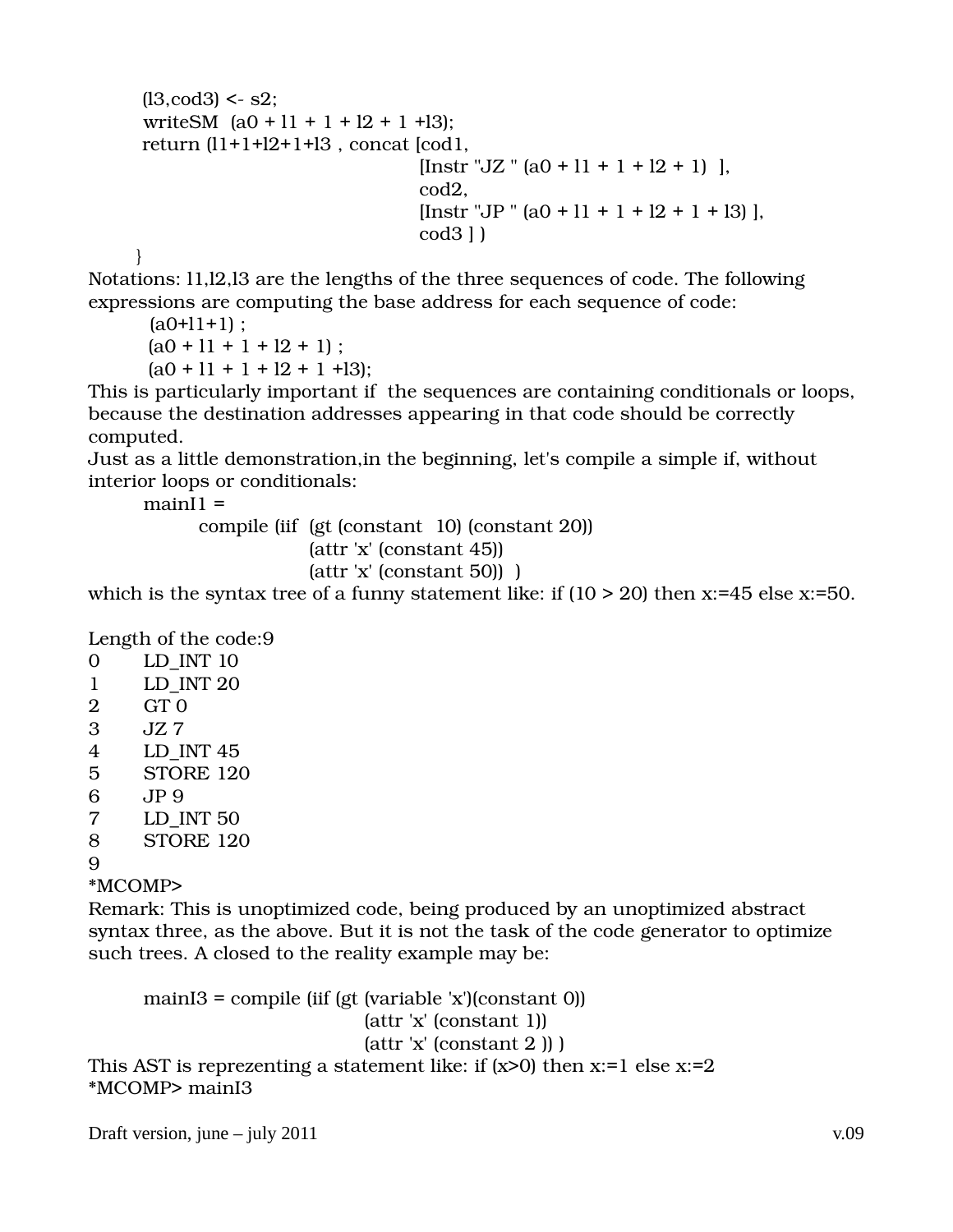Length of the code:9 0 LD\_VAR 120 1 LD INT 0 2 GT 0 3 JZ 7 4 LD\_INT 1 5 STORE 120 6 JP 9 7 LD\_INT 2 8 STORE 120 9 \*MCOMP>

Also, the 120 appearing in the code is the location of the 'x' variable as it was provided by the symbol table's function, *symtable*.

#### **Sequence's compilation**

In this demonstrative module of the modular monadic compiler only two intermediate addreses should be saved and stored in the state of the state monad. As a consequence, a simple let...in... Haskell expression can do the trick, and the module of the compiler is:

 Compiling sequences of two statements. Longest sequences can also be represented using a stair of such levels.

 The intermediate address, the first one after the first sequence of code should be saved in the state monad, in case that the second sequence is containing loops or conditionals.

```
sequ s1 s2                       "seq" is used otherwise in Haskell
 =do {a0 \le-readSM:
       (11, \text{cod1}) < s1;
       let a2 = a0 +11         in do  
            { write SM a2; -- the begining of the second code should be stored in state
             a2 <-readSM: -- a bit redundant
             (12, \text{cod2}) < -s2;
             let a4 = a2 + 12                in do { writeSM a4; 
                                              return (l1+l2 , concat [cod1, cod2] ) 
                         } 
                          } 
              }
```
As it is visible above, the use of let...in … expressions is an alternative to the use of those long expressions in the *writeSM* actions, but it did not shorten the code – in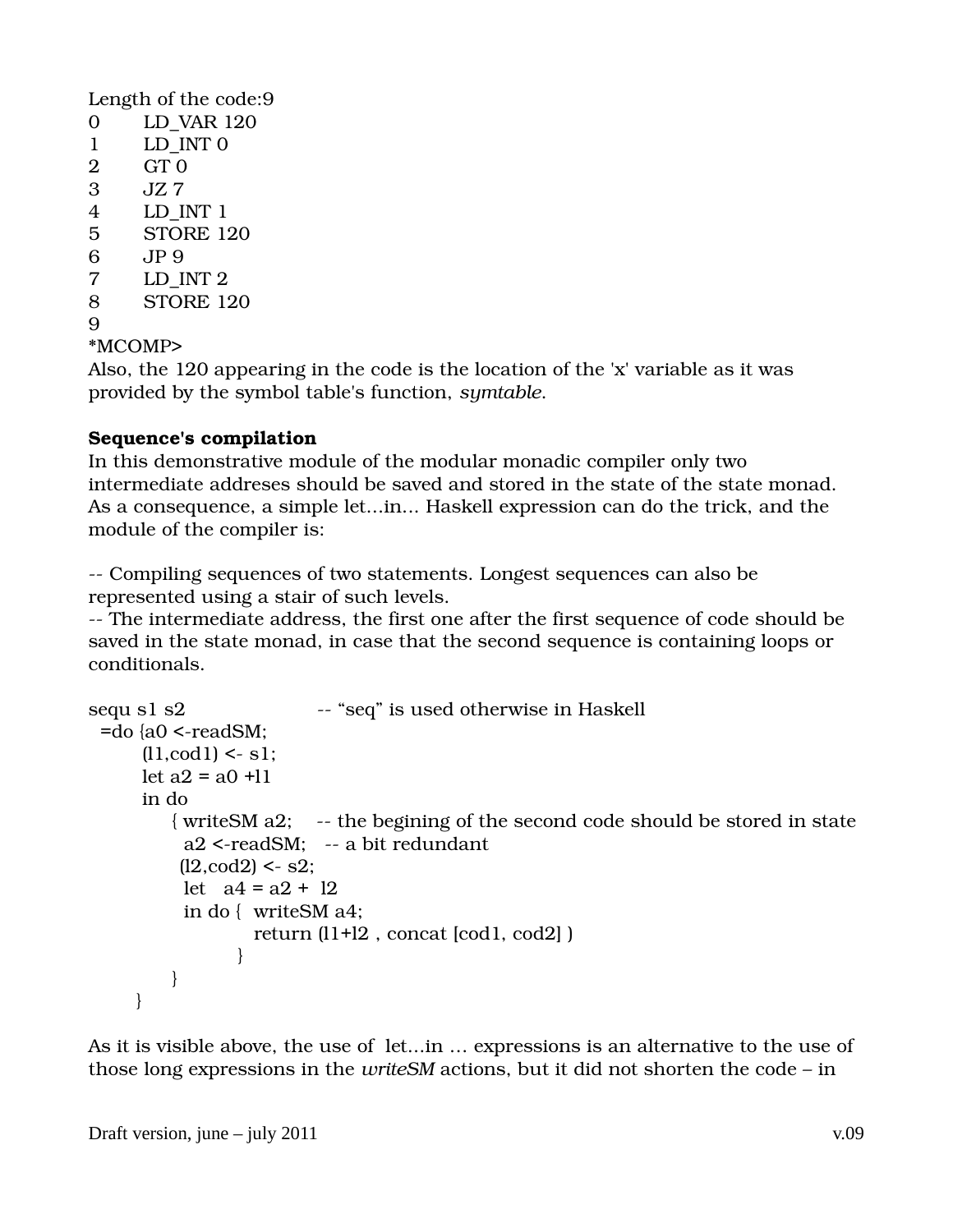fact new levels of do-notation are introduced (with all accompanying symbols). That is why the previous module dedicated to the compilation of conditionals had NOT used the let … in … expressions.

Now, let's compile a sequence of two statements by defining and firing an action:

mainW = compile (sequ (attr 'x' (constant 45))  $(attr 'x' (constant 50))$ Starting the above action we have got this code: MCOMP> mainW

Length of the code:4

```
0 LD INT 45
1 STORE 120 
2 LD_INT 50 
3 STORE 120 
4
```
\*MCOMP>

So, this module is also functional.

# **Compiling the While Loop**

The layout of the code producing when a while loop is compiled is containing only one (imbricated) major sequence of code, the corp of the loop. So, only one let...in..expression is used in this module of the compiler:

```
while cond s1 
  =do {a0 \le-readSM:
          (11, cod1) < \text{cond};writeSM (a0+11+1);
          (12, \text{cod2}) < s1;let a2 = a0 + 11 + 1 + 12 + 1         in do {writeSM a2; 
                                       return (l1+l2+2, concat  [cod1, 
                                                                 [Instr "JZ" a2],
                                                                                                             cod2, 
                                                                                                            [Instr "JP " a0]] ) 
                               } 
                 }
```
In this moment we can define this action in order to produce the code starting for this dummy while loop.

```
mainW0 = compile 
                                                    (while (gt  (constant  10) (constant 20)) 
                                                                       (attr 'x' (constant 45))) 
And the generated code is:
Length of the code:7 
0 LD_INT 10
```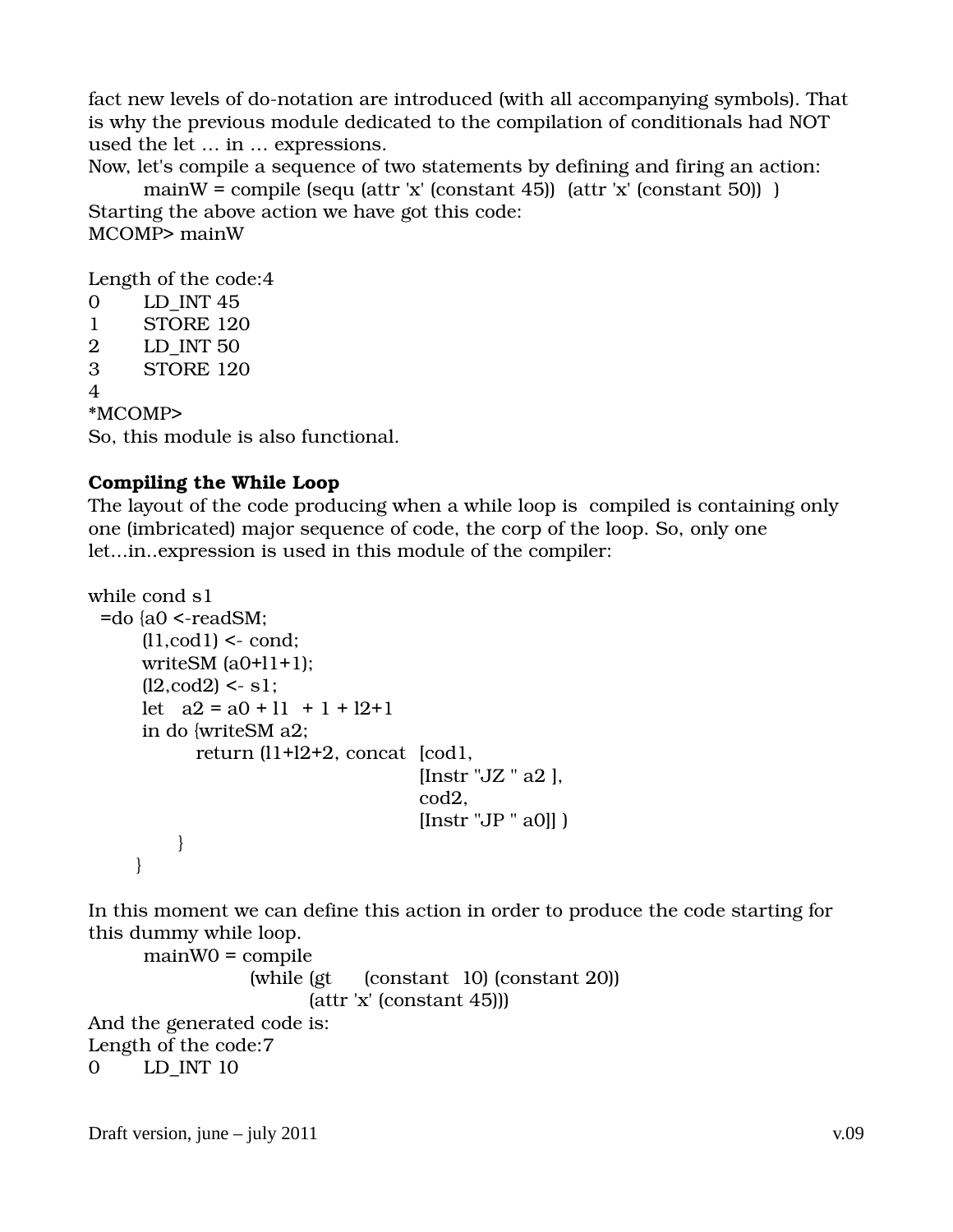A more realistic example can be this one, a while loop decrementing it's counter:  $mainW1 = compile$ 

(while (gt (variable 'x') (constant 0))

(attr 'x' (minus (variable 'x') (constant 1)) ))

Producing:

Length of the code:9

MCOMP>

# **Compiling the do-while loop**

An other kind of loop is the do-while loop, also looping "around" a block of code only one. So an other module of the compiler can be written, defining an other pseudoconstructor over monadic values:

```
dowhile s1 cond 
 = do \{ a0 \le-readSM;
         (11, cod1) < s1;         writeSM (a0+l1);  
         (12, \text{cod2}) < \text{cond};let a2 = a0 + 11 + 12 + 1         in do {writeSM a2; 
                                     return (l1+l2+1, concat  [cod1, 
                                                                                                        cod2, 
                                                            [Instr "JNZ " a0 ] ] )
                              } 
                }
```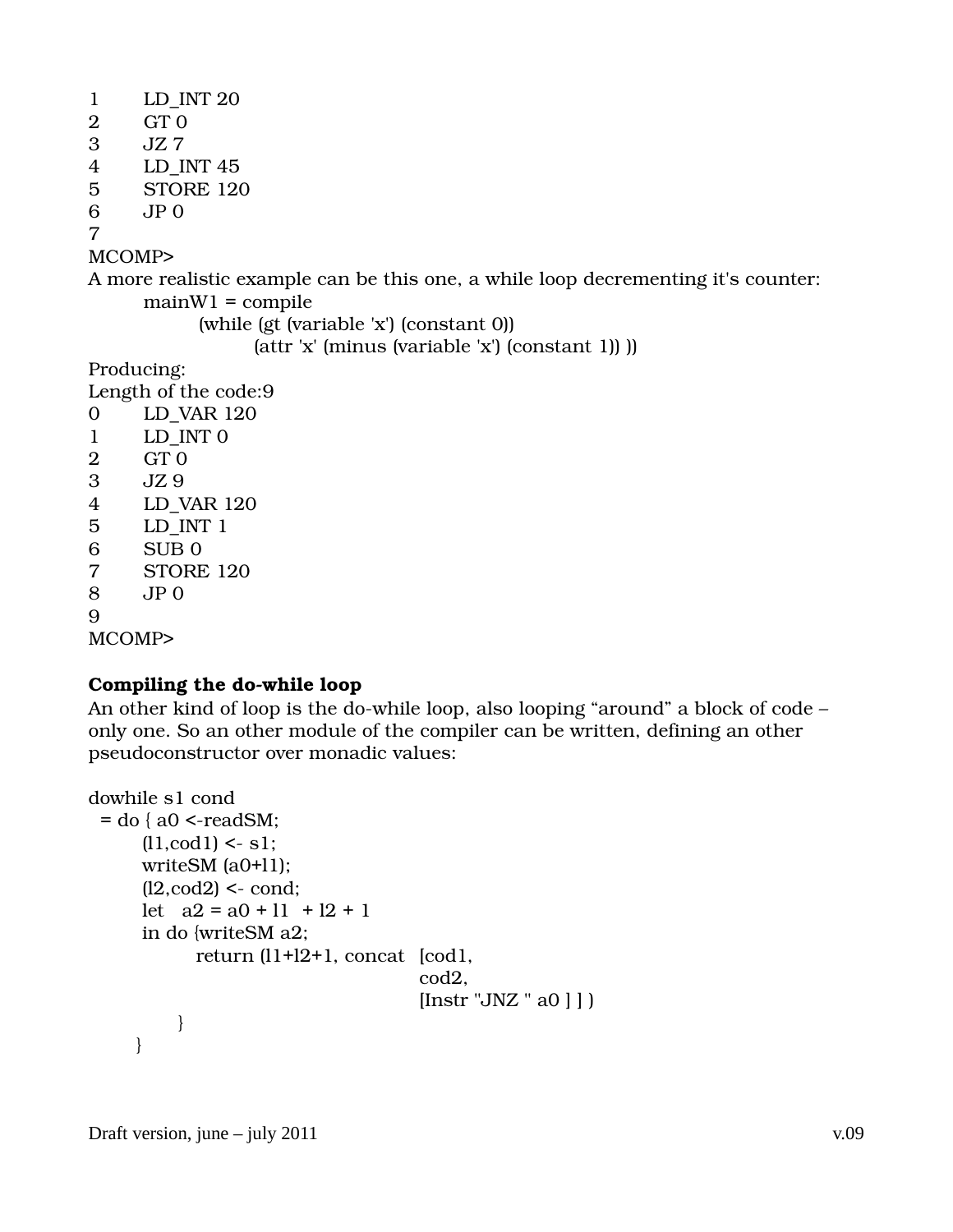The layout of the produced code is recognizable as argument of the monadic return operator, as usual in this paper. An action can be written, as ana example, too see how do-whiles are compiled by this module:

 $mainDW1 = compile$ (dowhile (attr 'x' (constant 45))  $(gt (constant 10) (constant 20) )$ And here is the machine code produced by running this action: \*MCOMP> mainDW1 Length of the code:6 0 LD\_INT 45 1 STORE 120 2 LD\_INT 10 3 LD\_INT 20 4 GT 0 5 JNZ 0 6 MCOMP> And here is a bigger, more realistic example: mainDW2 = compile (dowhile (attr 'x' (minus (variable 'x') (constant 1)) ) (gt (variable 'x') (constant 0)) ) This tree build with pseudoconstructors is in fact the tree of a statement which looks similarly with: *do*  $\{x = x - 1 : \}$  while  $x > 0$ . And here is the code: Length of the code:8 0 LD\_VAR 120 1 LD\_INT 1

- 2 SUB 0 3 STORE 120 4 LD\_VAR 120 5 LD\_INT 0 6 GT 0 7 JNZ 0
- 8

\*MCOMP>

# **Conclusion**

At this point, a set of conclusions can be drawn, the important, in our opinion are:

1. The *backpatching* procedure can be successfully removed from the compiler, it's place being taken by the automatic graph-reduction procedure which is included in the lazy-evaluation mechanism of the Haskell language. The programmer should not worry about it, nowadays. As the reader had *noticed by absence*, the *backpatching* procedure is not necessary anymore when using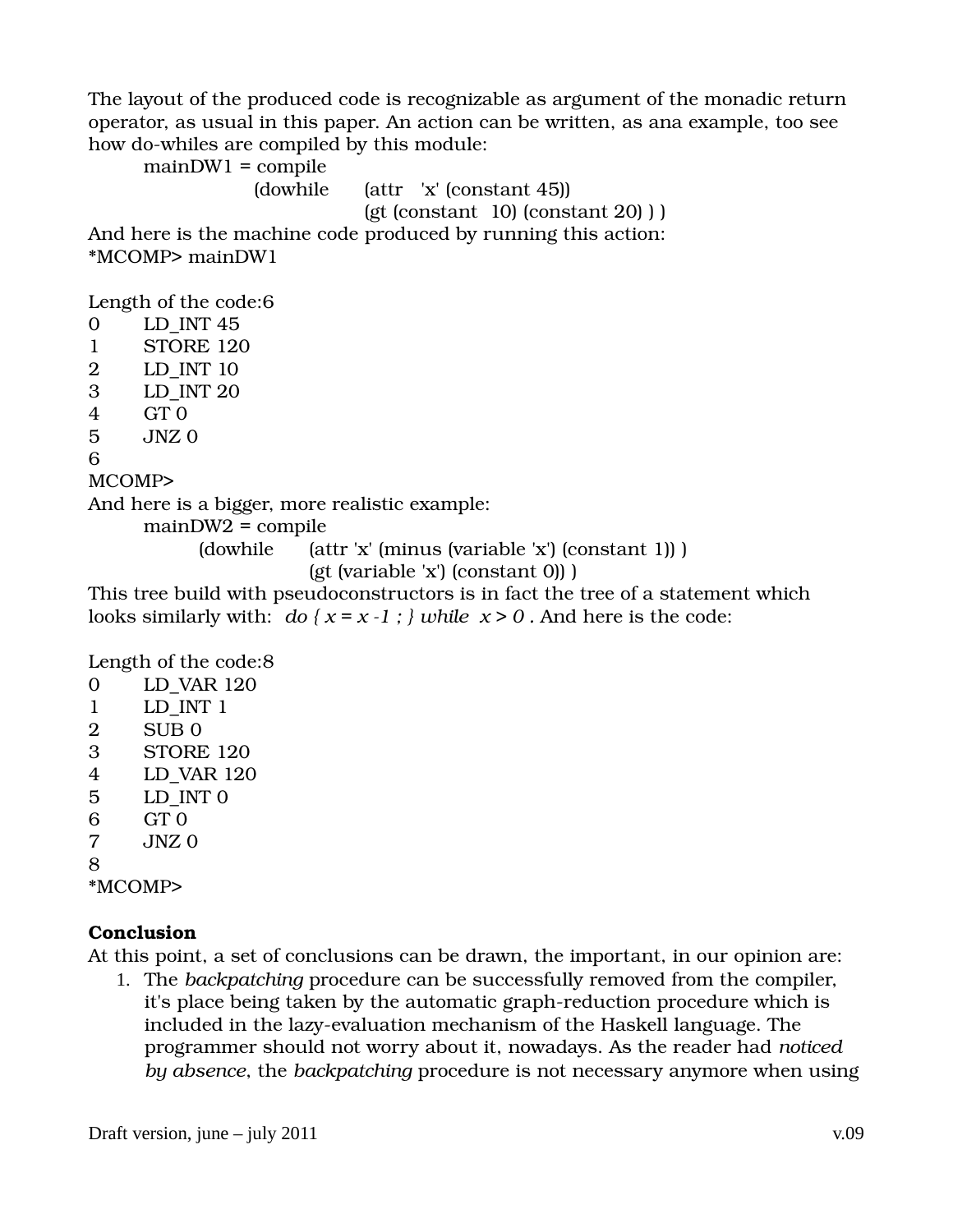a language like Haskell for compiler construction.

- 2. The idea of using *data types a la carte as presented by Wouter Swierstra*, was not used by us, leading to a simple, clear, solution.
- 3. In fact, *pseudoconstructors over monadic values* are assuring us a simple and flexible environment. This is why his paper is not cited as reference, here. Modular monadic compilers, horizontally sliced in portions containing a modular monadic parser, a modular monadic typechecker , and this above described, modular code generators can be built (around pseudoconstructors over monadic values,) having modular trees built on pseudoconstructors over monadic values as internal representations of ASTs.
- 4. No explicit functors are used even if implicit functors and categories are involved in the compilation process. This makes a compiler design which is suitable for both students and programmers,too.
- 5. The compiler is modularly extensible, being a collections of descriptions which can be all placed in different modules, imported and compiled together with a small main program. Modules are reusable. The replacement of usual tree declarations with *pseudoconstructors over monadic values* eliminates the need of back-reediting the tree's declarations, and also eliminates the dependence between modules and that AST's declarations.
- 6. This design can be developed, still remaining based on this notions *the state monad, code layouts, modular trees and pseudoconstructors over monadic values*. More layouts of code can be found in classic books on compiler constructions, like [1]. Speed can be improved, using functional composition. This should be investigated. The code of the compiler and also some different but related approaches are available from [6].

# **References**

[1] Alfred V. Aho, Monica S. Lam, Rav Sethi, Jeffrey D. Ulman, Compilers Principles Techniques And Tools Second Edition , Addison Wesley, Pearson Education, 2007 [2] Anthony A Aabey - Compiler Construction Using Flex and Bison, Walla Walla College, Version of February 25, 2004

[3] Paul Hudak, Joseph H Fasel (et.co.) A gentle introduction to Haskell. *ACM SIGPLAN Notices*, 27(5), May 1992. Also available as Research Report

YALEU/DCS/RR-901, Yale University, Department of Computer Science, April 1992. [4] Dan Popa – Direct modular evaluation of expressions using the monads and type classes in Haskell, STUDII ŞI CERCETĂRI ŞTIINŢIFICE Seria: MATEMATICĂ , UNIVERSITATEA DIN BACĂU, Nr. 18 (2008), pag. 233 – 248

[5] Dan Popa - Adaptable Software – Modular extensible monadic evaluator and typechecker based on pseudoconstructors, ARA Congress: ARA35 – SCIENCE & ART IN THE INFORMATICS' ERA, 6-10 Jully 2011, "POLITEHNICA" University of Timisoara

[6] Dan Popa - Modular Monadic Compilers for Programming Languages http://www.haskell.org/haskellwiki/Modular\_Monadic\_Compilers\_for\_Programming \_Languages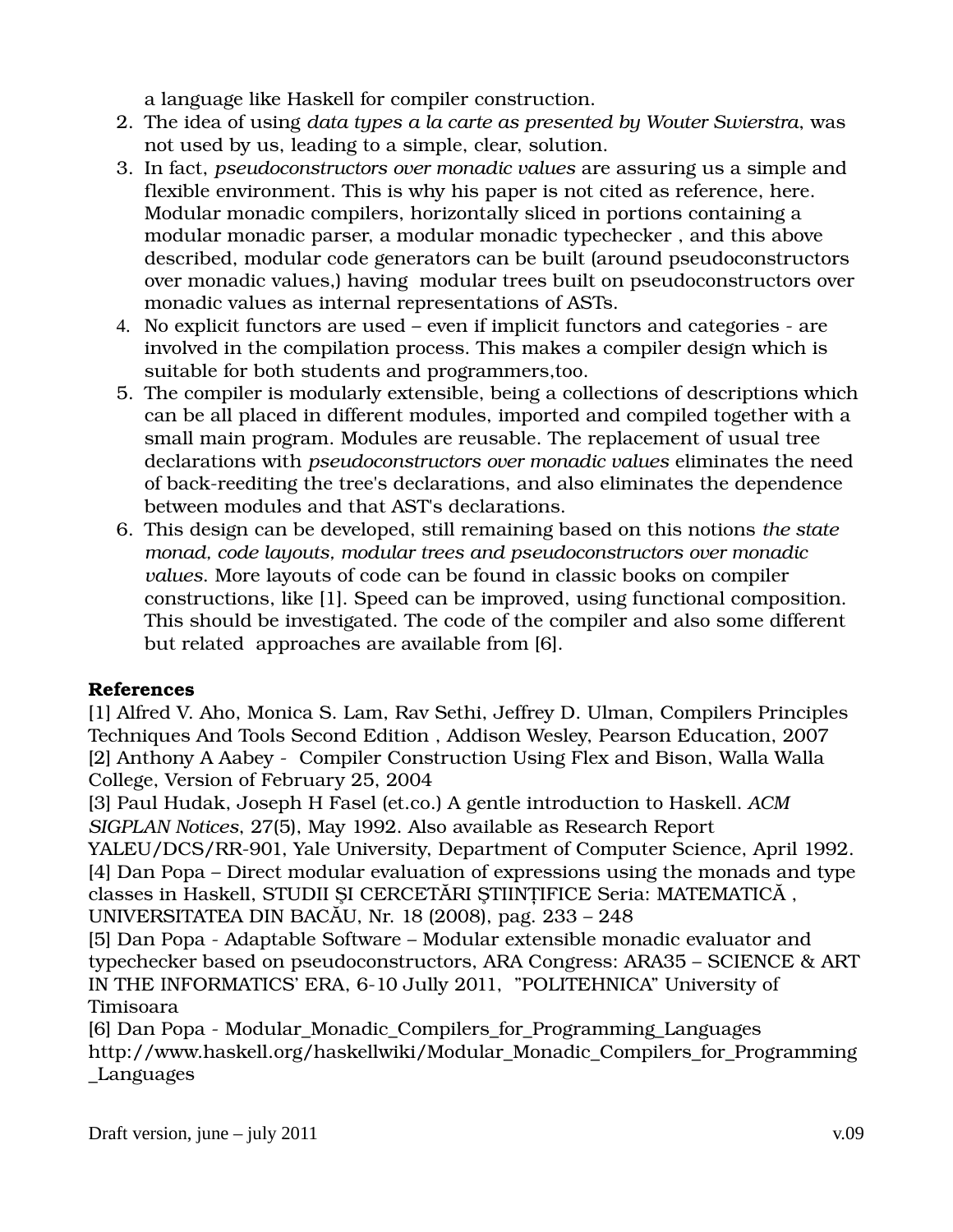### **Appendix A**

The module of the compiler which is responible of the compilation of the ">" comparation operator is presented below, in case the reader needs it.

```
gt exp1 exp2 
  = do[a0 \le-readSM;
          (11, \text{cod1}) < \text{exp1};writeSM (a0+11);
          (12, \text{cod2}) < \text{exp2};let a3 = a0 + 11 + 12 + 1         in do {  writeSM a3;
                                      return (l1+l2+1, concat  [cod1,
                                                                                                             cod2,
                                                                                                            [Instr "GT " 0 ] ] )
               }
```
Of course, other modules of the modular compiler, responsible for other binary operators are similarly written.

### **Appendics B**

Also some programs from the end of section 7 of [1] was compiled as part of our experiments. Here is such a piece of code, represented using pseudoconstructors over monadic values:

```
main4 = putStr. prettyprint \frac{1}{2} runSM 0
      (program (datas 2) 
                         (sequ (readv 'n')
                           (sequ (iif (lt (variable 'n') (constant 10) )
                                                   (attr 'x' (constant 1))
                                                   (skip) 
\overline{\phantom{a}}                   (while (lt (variable 'n')  (constant 10))
                                                       (sequ (attr 'x' (mult (constant 5)(variable 'x')) 
                                )    
                                                                    (attr 'n' (plus (variable 'n') (constant 1))
                                ) 
                          )  
                   )   
\overline{\phantom{a}}\overline{\phantom{a}}   )
```
Despite some different mnemonics (jumps are writtenby us in Z80's notations) and the different symtable() function used – which allocates different addresses for